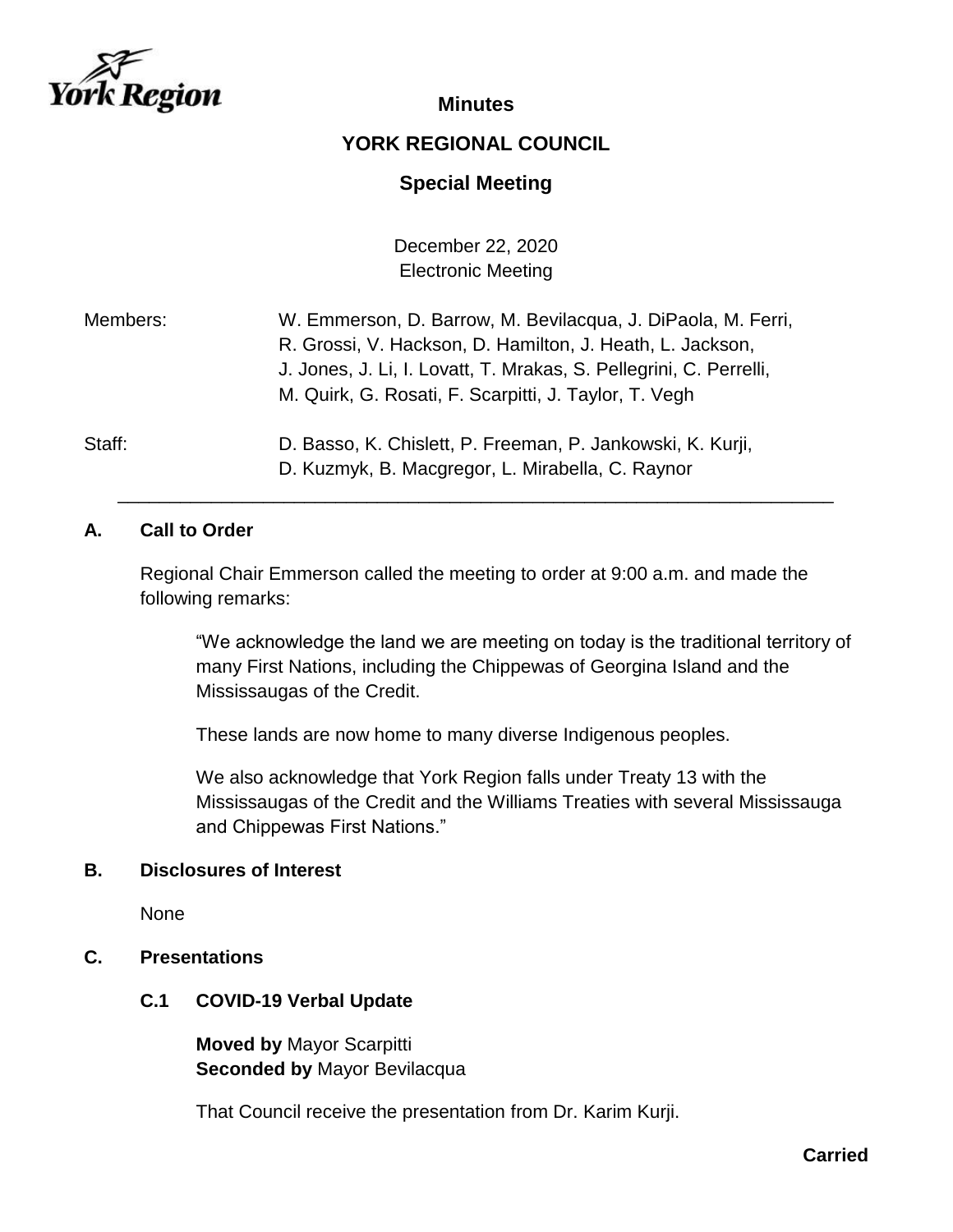#### **D. Deputations**

None

#### **E. Communications**

#### **E.1 Joan Parsons - Motion to Request Moving Back into Red Zone**

**Moved by** Regional Councillor Rosati **Seconded by Regional Councillor Vegh** 

That Council receive the communication from Joan Parsons dated December 20, 2020 and the Regional Chair be requested to provide a response on the efforts taken to keep the Region from entering the 'Grey Lockdown' zone.

**Carried**

#### **E.2 Amy Marasco - No More Lockdowns**

**Moved by** Regional Councillor Rosati **Seconded by** Regional Councillor Vegh

That Council receive the communication from Amy Marasco dated December 21, 2020 and the Regional Chair be requested to provide a response on the efforts taken to keep the Region from entering the 'Grey Lockdown' zone.

#### **Carried**

## **E.3 Rachel Knight - Motion to Move York Region Out of Grey Zone**

**Moved by** Regional Councillor Rosati **Seconded by Regional Councillor Vegh** 

That Council receive the communication from Rachel Knight dated December 21, 2020 and the Regional Chair be requested to provide a response on the efforts taken to keep the Region from entering the 'Grey Lockdown' zone.

#### **Carried**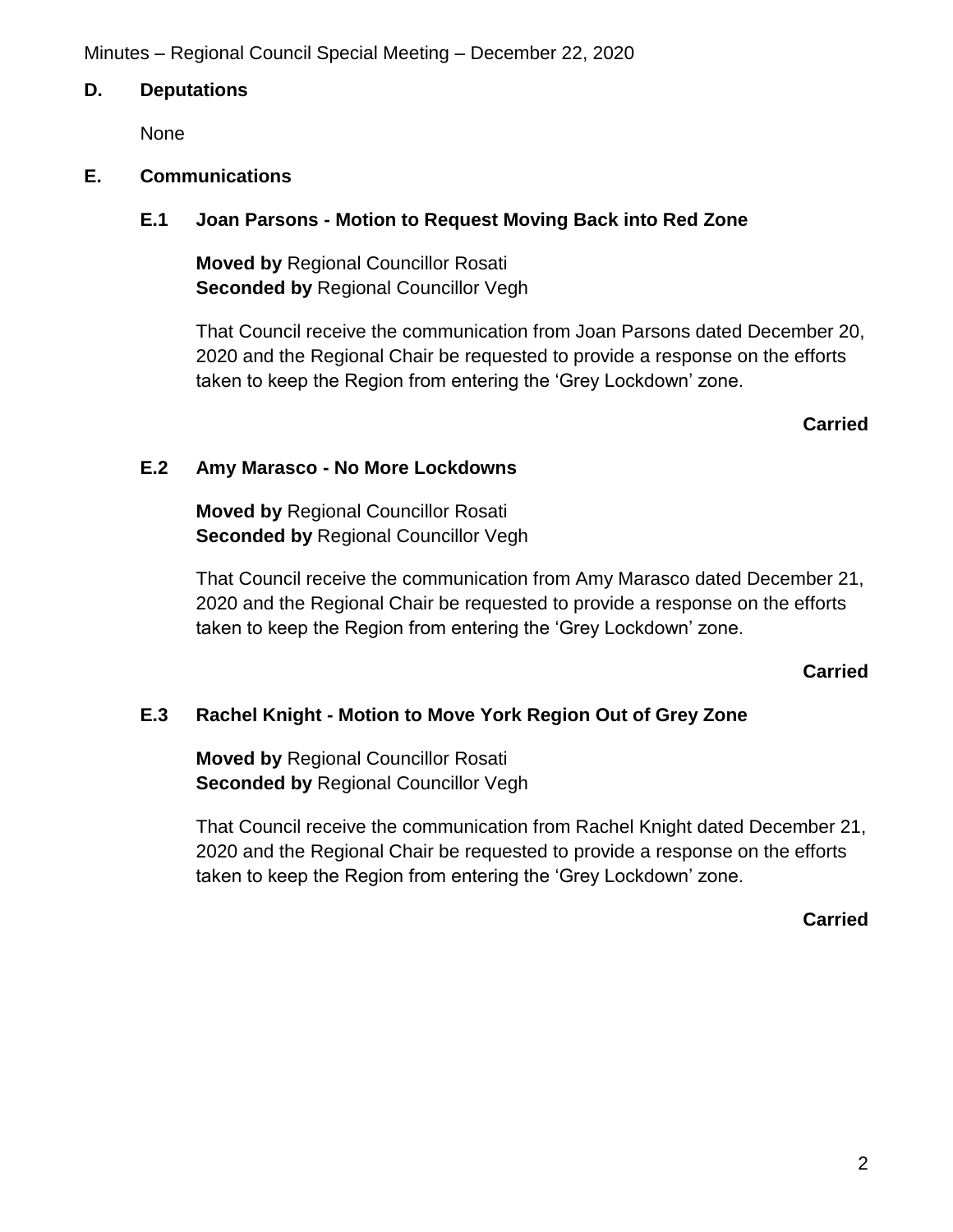## **E.4 Michael R Smith - Motion to Move Back into Red Zone**

**Moved by** Regional Councillor Rosati **Seconded by Regional Councillor Vegh** 

That Council receive the communication from Michael R. Smith dated December 21, 2020 and the Regional Chair be requested to provide a response on the efforts taken to keep the Region from entering the 'Grey Lockdown' zone.

#### **Carried**

## **E.5 Barbara Bushe - Motion to Return to Red Zone**

**Moved by** Regional Councillor Rosati **Seconded by** Regional Councillor Vegh

That Council receive the communication from Barbara Bushe dated December 21, 2020 and the Regional Chair be requested to provide a response on the efforts taken to keep the Region from entering the 'Grey Lockdown' zone.

## **Carried**

## **E.6 Karthik Raj - Open Up York Region**

**Moved by** Regional Councillor Rosati **Seconded by Regional Councillor Vegh** 

That Council receive the communication from Karthik Raj dated December 21, 2020 and the Regional Chair be requested to provide a response on the efforts taken to keep the Region from entering the 'Grey Lockdown' zone.

## **Carried**

## **F. Other Business**

## **F.1 Return York Region to the Red Control Zone**

Regional Councillor Perrelli attempted to move the following motion:

"Whereas many restaurants have a seating capacity that numbers into the hundreds; and

Whereas the accepted COVID-19 safety standard for physical distancing is 2 meters; and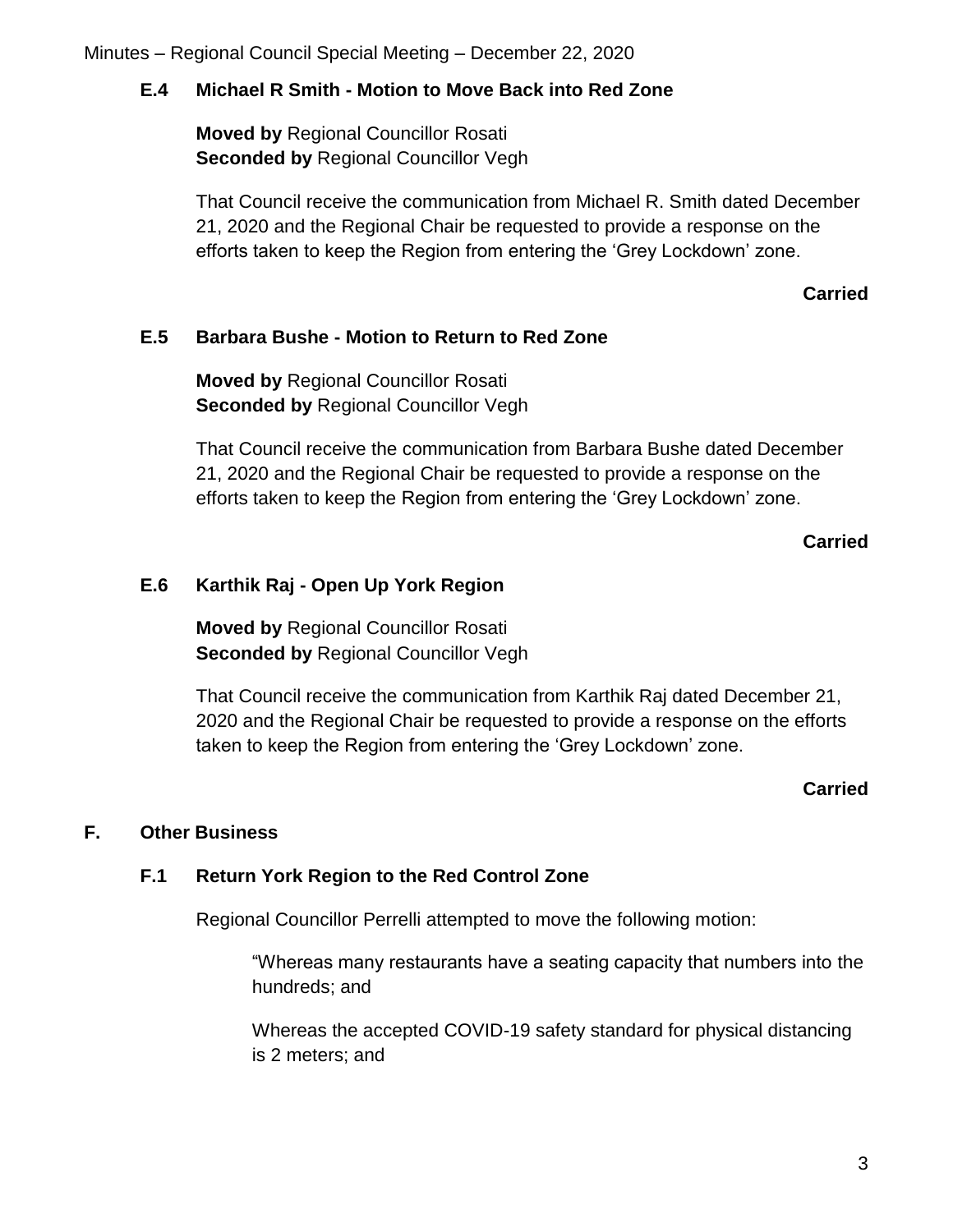Whereas many restaurants have to maintain large staff complements to open their doors which is cost prohibitive with a seating limit as a result of the Orange - Restrict and Red - Control zone measures; and

Whereas the pictures attached to this motion make it clear that limiting the seating capacity using these parameters are woefully inadequate; and

Whereas restaurants are already subject to all other safety measures and have an excellent record of compliance; and

Whereas a number of restaurants have already closed permanently with many more facing the same fate through no fault of their own;

Therefore be it resolved:

- i. That York Region Council request that, in York Region, the Provincial Government immediately remove the following clause "Maximum number of patrons permitted to be seated indoors is 50" from the Orange - Restrict zone and "Maximum number of patrons permitted to be seated indoors is 10" from the Red - Control zone; and
- ii. That York Region Council request that, in York Region, the Provincial Government immediately remove the following clauses "Establishments must be closed from 12 a.m. to 5 a.m." "Liquor sold or served only between 9 a.m. to 11 p.m." and "No consumption of liquor permitted between 12 a.m. to 9 a.m." from the Yellow- Protect zone; and "Establishments must be closed from 10 p.m. to 5 a.m.," "Liquor sold or served only between 9 a.m. to 9 p.m." and "No consumption of liquor permitted between 10 p.m. to 9 a.m." from the Orange- Restrict zone and the Red -Control zone.
- iii. That York Region Council request that the Provincial Government return York Region to the Red-Control zone as modified in i) and ii) as of December 23rd at 12:01AM."

Regional Chair Emmerson ruled that Regional Councillor Perrelli's motion was substantially similar to the one that was voted on and defeated at the December 17, 2020 Regional Council meeting. Accordingly, a motion to reconsider would need to be approved by a two-thirds majority vote as stipulated in Section 17.16 of the Region's Procedural Bylaw.

Regional Councillor Perrelli challenged the ruling of the Chair and requested a recorded vote.